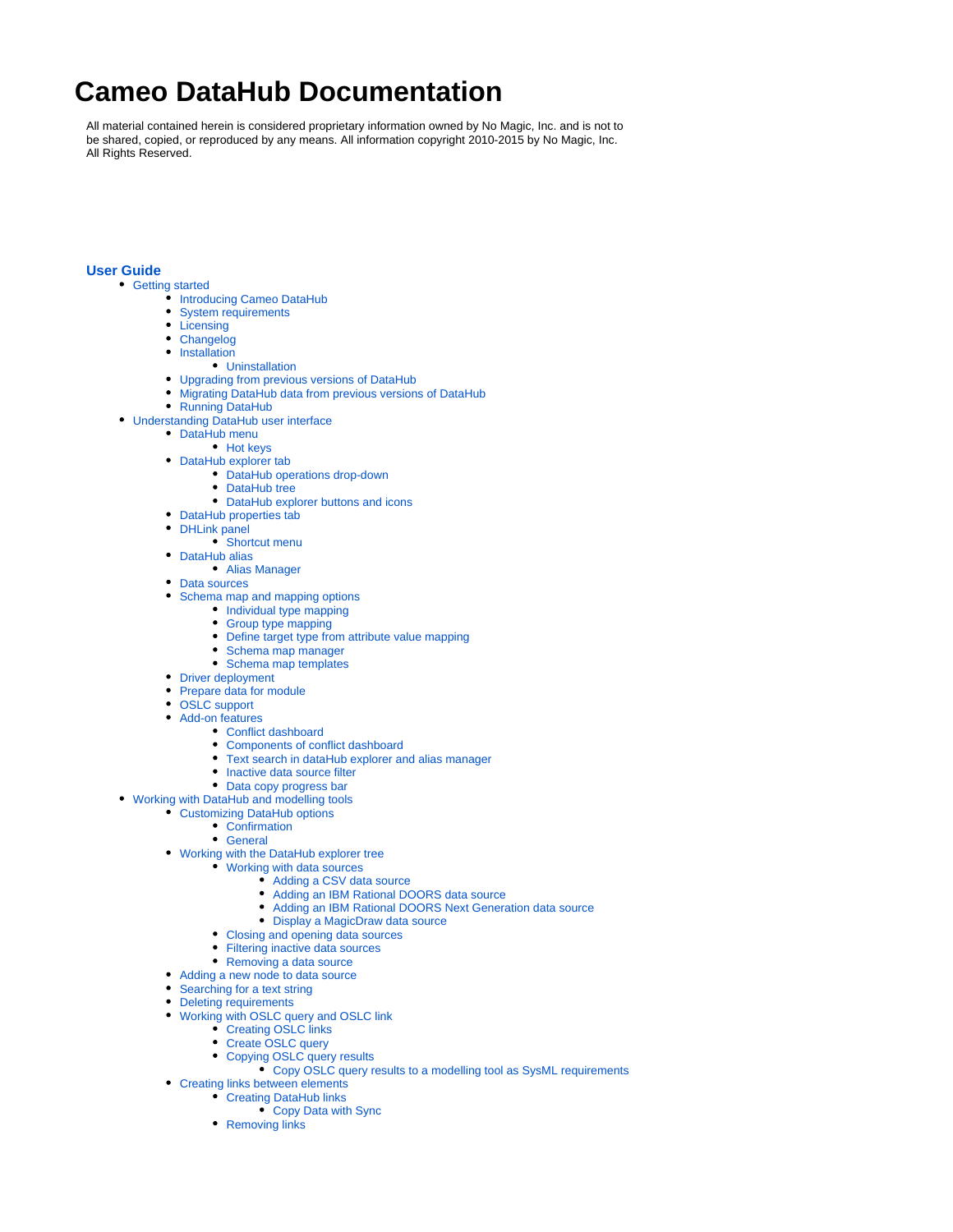- [Navigate selected requirements in the DataHub explorer/ Alias](https://docs.nomagic.com/pages/viewpage.action?pageId=4499878)
- [explorer](https://docs.nomagic.com/pages/viewpage.action?pageId=4499878)
- [Opening selected requirements in the other application's tree](https://docs.nomagic.com/display/CDH182/Opening+selected+requirements+in+the+other+application%27s+tree)
- [Copying requirements](https://docs.nomagic.com/display/CDH182/Copying+requirements)
	- [Copying data](https://docs.nomagic.com/display/CDH182/Copying+data)
		- [Copy data](https://docs.nomagic.com/display/CDH182/Copy+data)
		- [Copying data with sync](https://docs.nomagic.com/display/CDH182/Copying+data+with+sync)
		- [Copy Data with DHTrace](https://docs.nomagic.com/display/CDH182/Copy+Data+with+DHTrace)
		- [Create DHTrace](https://docs.nomagic.com/display/CDH182/Create+DHTrace)
	- [Copying requirements into a modelling tool](https://docs.nomagic.com/display/CDH182/Copying+requirements+into+a+modelling+tool)
		- [Copying requirements to a modelling tool as SysML requirement](https://docs.nomagic.com/display/CDH182/Copying+requirements+to+a+modelling+tool+as+SysML+requirement+diagram)  [diagram](https://docs.nomagic.com/display/CDH182/Copying+requirements+to+a+modelling+tool+as+SysML+requirement+diagram)
		- [Copying requirements to a modelling as use case diagram](https://docs.nomagic.com/display/CDH182/Copying+requirements+to+a+modelling+as+use+case+diagram)
		- [Copying requirements to a modelling tool with DHLink](https://docs.nomagic.com/display/CDH182/Copying+requirements+to+a+modelling+tool+with+DHLink)
		- [Copying requirements to a modelling tool with OSLC link](https://docs.nomagic.com/display/CDH182/Copying+requirements+to+a+modelling+tool+with+OSLC+link)
- [Synchronizing requirements](https://docs.nomagic.com/display/CDH182/Synchronizing+requirements)
	- [Data source synchronization](https://docs.nomagic.com/display/CDH182/Data+source+synchronization)
	- [Node synchronization](https://docs.nomagic.com/display/CDH182/Node+synchronization)
	- [The conflict dashboard](https://docs.nomagic.com/display/CDH182/The+conflict+dashboard)
		- [Comparing conflicted requirements](https://docs.nomagic.com/display/CDH182/Comparing+conflicted+requirements)
		- [Synchronization status](https://docs.nomagic.com/display/CDH182/Synchronization+status)
	- [Directions of synchronization](https://docs.nomagic.com/display/CDH182/Directions+of+synchronization)
- [Mapping requirements](https://docs.nomagic.com/display/CDH182/Mapping+requirements)
	- [Mapping with the schema map manager](https://docs.nomagic.com/display/CDH182/Mapping+with+the+schema+map+manager)
	- [Schema mapping modes](https://docs.nomagic.com/display/CDH182/Schema+mapping+modes)
		- [Simple Schema Mapping](https://docs.nomagic.com/display/CDH182/Simple+Schema+Mapping)
		- [Defining target type from attribute value mapping](https://docs.nomagic.com/display/CDH182/Defining+target+type+from+attribute+value+mapping)
	- [Exporting a schema map](https://docs.nomagic.com/display/CDH182/Exporting+a+schema+map)
	- [Importing a schema map](https://docs.nomagic.com/display/CDH182/Importing+a+schema+map)
	- [Deleting a schema map](https://docs.nomagic.com/display/CDH182/Deleting+a+schema+map)
- [Working with an alias](https://docs.nomagic.com/display/CDH182/Working+with+an+alias)
	- [Alias explorer](https://docs.nomagic.com/display/CDH182/Alias+explorer)
- [DataHub alias manager](https://docs.nomagic.com/display/CDH182/DataHub+alias+manager)
- [Working with DHLink summary and generating report](https://docs.nomagic.com/display/CDH182/Working+with+DHLink+summary+and+generating+report)
	- [DHLink summary](https://docs.nomagic.com/display/CDH182/DHLink+summary)
	- [Direction of DHLink](https://docs.nomagic.com/display/CDH182/Direction+of+DHLink)
	- [DHLink summary dialog context menu](https://docs.nomagic.com/display/CDH182/DHLink+summary+dialog+context+menu)
	- [Saving DHLink summary as report](https://docs.nomagic.com/display/CDH182/Saving+DHLink+summary+as+report)
- [DataHub in IBM® Rational® DOORS®](https://docs.nomagic.com/pages/viewpage.action?pageId=4499695)
	- [DataHub main menu in DOORS](https://docs.nomagic.com/display/CDH182/DataHub+main+menu+in+DOORS)
		- [Opening DataHub main menu in DOORS client](https://docs.nomagic.com/display/CDH182/Opening+DataHub+main+menu+in+DOORS+client)
		- [DataHub shortcut menu](https://docs.nomagic.com/display/CDH182/DataHub+shortcut+menu)
	- [Working with DataHub in IBM® Rational® DOORS®](https://docs.nomagic.com/pages/viewpage.action?pageId=4499708)
		- [Starting the DOORS client](https://docs.nomagic.com/display/CDH182/Starting+the+DOORS+client)
		- [Synchronizing data](https://docs.nomagic.com/display/CDH182/Synchronizing+data)
		- [Creating an alias](https://docs.nomagic.com/display/CDH182/Creating+an+alias)
- [Using DataHub in teamwork environment](https://docs.nomagic.com/display/CDH182/Using+DataHub+in+teamwork+environment)
	- [Data source on teamwork server](https://docs.nomagic.com/display/CDH182/Data+source+on+teamwork+server)
		- [Teamwork data source](https://docs.nomagic.com/display/CDH182/Teamwork+data+source)
			- [Updating teamwork data source](https://docs.nomagic.com/display/CDH182/Updating+teamwork+data+source)
- [Glossary of terms](https://docs.nomagic.com/display/CDH182/Glossary+of+terms)

## **[Tutorial](https://docs.nomagic.com/display/CDH182/Tutorial)**

- [Getting started with Cameo DataHub](https://docs.nomagic.com/display/CDH182/Getting+started+with+Cameo+DataHub)
	- [Cameo DataHub introduction](https://docs.nomagic.com/display/CDH182/Cameo+DataHub+introduction)
	- **[Installing Cameo DataHub](https://docs.nomagic.com/display/CDH182/Installing+Cameo+DataHub)** 
		- $\bullet$  [Installing Cameo DataHub using resource/plugin manager](https://docs.nomagic.com/pages/viewpage.action?pageId=4500128)
		- $\bullet$ [Installing Cameo DataHub from the plugin source zip file](https://docs.nomagic.com/display/CDH182/Installing+Cameo+DataHub+from+the+plugin+source+zip+file)
		- [Deploying the plugin for IBM® Rational® DOORS®](https://docs.nomagic.com/pages/viewpage.action?pageId=4500121)
		- [Upgrading from previous versions of Cameo DataHub](https://docs.nomagic.com/display/CDH182/Upgrading+from+previous+versions+of+Cameo+DataHub)
		- [Migrating DataHub data from previous versions of Cameo DataHub](https://docs.nomagic.com/display/CDH182/Migrating+DataHub+data+from+previous+versions+of+Cameo+DataHub)
	- [DataHub basic operations](https://docs.nomagic.com/display/CDH182/DataHub+basic+operations)
		- [Opening the DataHub explorer window](https://docs.nomagic.com/display/CDH182/Opening+the+DataHub+explorer+window)
		- $\bullet$ [Adding a CSV data source to DataHub explorer](https://docs.nomagic.com/display/CDH182/Adding+a+CSV+data+source+to+DataHub+explorer)
		- [Adding an IBM® Rational® DOORS® data source](https://docs.nomagic.com/pages/viewpage.action?pageId=4500107)  $\bullet$
		- [Adding an IBM® Rational® DOORS® Next Generation data source](https://docs.nomagic.com/pages/viewpage.action?pageId=4500110)
		- [Showing and hiding MagicDraw® data sources](https://docs.nomagic.com/pages/viewpage.action?pageId=4500115)
	- [Basic features of DataHub](https://docs.nomagic.com/display/CDH182/Basic+features+of+DataHub)
		- [Copying data to and from a modelling tool](https://docs.nomagic.com/display/CDH182/Copying+data+to+and+from+a+modelling+tool)
		- [DataHub operations combo-box](https://docs.nomagic.com/display/CDH182/DataHub+operations+combo-box)
			- [Copy data operation](https://docs.nomagic.com/display/CDH182/Copy+data+operation)
			- [Copy Data with sync operation](https://docs.nomagic.com/display/CDH182/Copy+Data+with+sync+operation)
			- [Create OSLC link](https://docs.nomagic.com/display/CDH182/Create+OSLC+link)
			- [Copying data with DHTrace](https://docs.nomagic.com/display/CDH182/Copying+data+with+DHTrace)
			- [Creating DHTrace](https://docs.nomagic.com/display/CDH182/Creating+DHTrace)
		- [Create OSLC query operation](https://docs.nomagic.com/display/CDH182/Create+OSLC+query+operation)
		- [Copying OSLC query result](https://docs.nomagic.com/display/CDH182/Copying+OSLC+query+result)
			- [Copy OSLC query results to a modelling as SysML requirements](https://docs.nomagic.com/display/CDH182/Copy+OSLC+query+results+to+a+modelling+as+SysML+requirements)
- [Working with DataHub](https://docs.nomagic.com/display/CDH182/Working+with+DataHub)